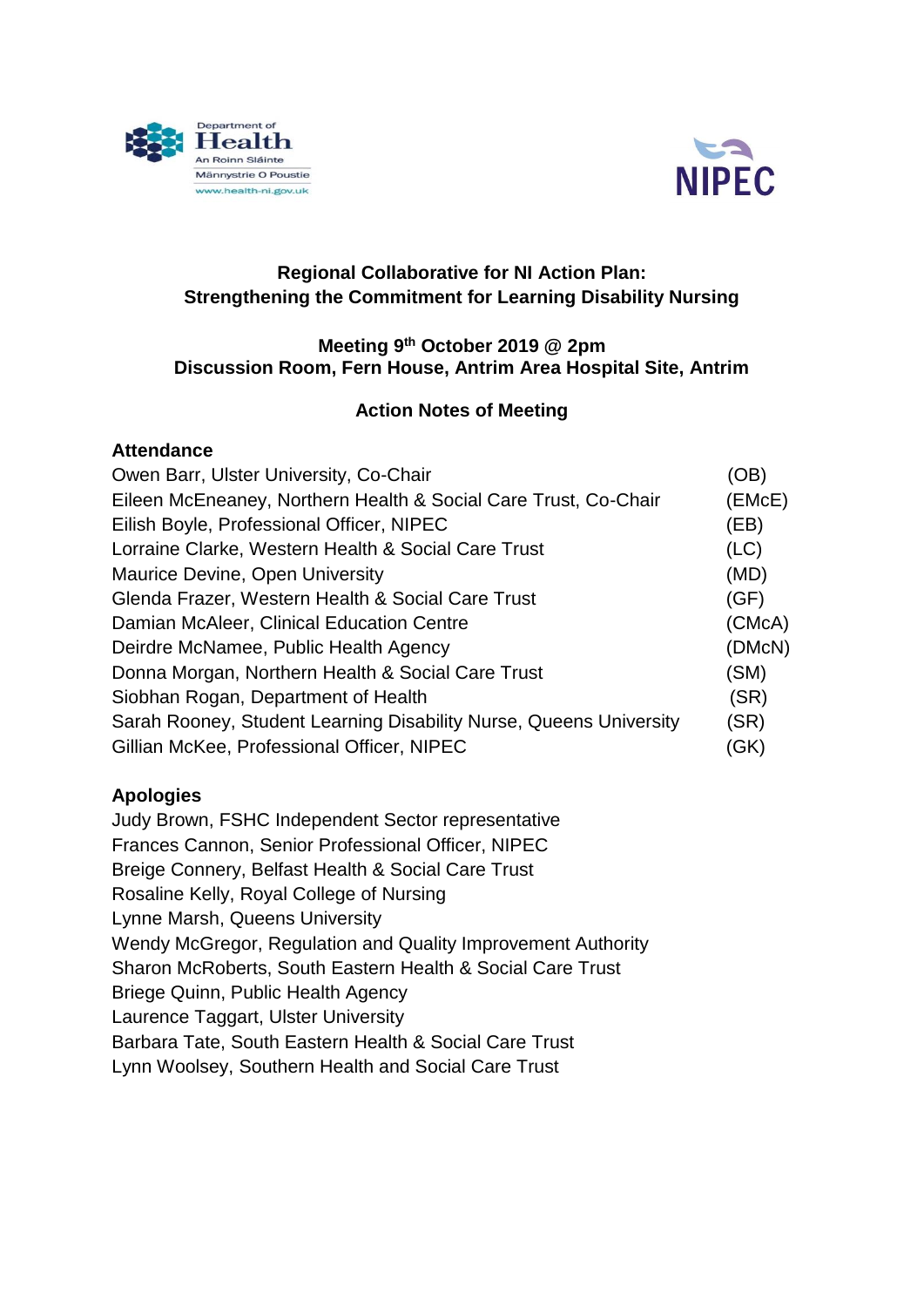| 1. | Welcome and Introductions                                                                                                                                                                                                                                                                                                                                                                                                                                                                                                                                                      |
|----|--------------------------------------------------------------------------------------------------------------------------------------------------------------------------------------------------------------------------------------------------------------------------------------------------------------------------------------------------------------------------------------------------------------------------------------------------------------------------------------------------------------------------------------------------------------------------------|
|    | Owen Barr (OB) welcomed everyone to the meeting and noted apologies.                                                                                                                                                                                                                                                                                                                                                                                                                                                                                                           |
|    | Apologies received from, Joanne Blair, Judy Brown, Frances Cannon,<br>Breige Connery, Rosaline Kelly, Lynne Marsh, Wendy McGregor,<br>Sharon McRoberts, Briege Quinn, Laurence Taggart, Barbara Tate and<br>Lynn Woolsey.                                                                                                                                                                                                                                                                                                                                                      |
|    | OB particularly welcomed Sarah Rooney a student nurse learning<br>disabilities, from Queen's University as the newly appointed student<br>representative to the NI Collaborative.                                                                                                                                                                                                                                                                                                                                                                                              |
|    | OB advised that Gillian McKee (GMcK) Professional Officer, NIPEC would<br>be joining the meeting to provide an update on the Recording Care Project<br>Learning Disabilities project.                                                                                                                                                                                                                                                                                                                                                                                          |
|    | OB updated members on the membership of the NI Collaborative. During<br>the months of August and October letters were forwarded to Ms Nicki<br>Patterson, Executive Director of Nursing, Primary Care and Older People,<br>South Eastern Health & Social Care Trust, Bob Brown, Executive Director of<br>Nursing, Western Health & Social Care and to Ms Pauline Sheppard, Chief<br>Executive, Independent Health Care Providers requesting nominations to<br>join the NI Collaborative. Members will be updated regarding membership at<br>the next NI Collaborative meeting. |
|    | Eileen McEneaney (EMcE) agreed to contact Ms Brenda Creaney,<br>Executive Director of Nursing & User Experience, Belfast Health & Social<br>Care Trust, seeking the nomination of a senior nurse, learning disabilities to<br>represent hospital and community services on the NI Collaborative.                                                                                                                                                                                                                                                                               |
|    | Members were informed that Frances Cannon, Senior Professional Officer,<br>NIPEC has part retired but remains in NIPEC as overall lead for the NI<br>Collaborative and communicates with the Co-Chairs regarding the group's<br>business and developments.                                                                                                                                                                                                                                                                                                                     |
|    | Discussion was raised regarding service user and carer representation on<br>the NI Collaborative. It was agreed NI Collaborative actions and<br>developments were disseminated via local learning disabilities service user<br>and carer forums therefore it was felt named service user and carer<br>representation at NI Collaborative meetings was not expected. This issue<br>was further raised at Point 5 during today's meeting.                                                                                                                                        |
|    | OB congratulated Wendy McGregor, Regulation and Quality Improvement<br>Authority (RQIA) on her new role as Senior Inspector.                                                                                                                                                                                                                                                                                                                                                                                                                                                   |
|    | <u>AP: 61</u><br>Co-chairs to provide update on current membership.                                                                                                                                                                                                                                                                                                                                                                                                                                                                                                            |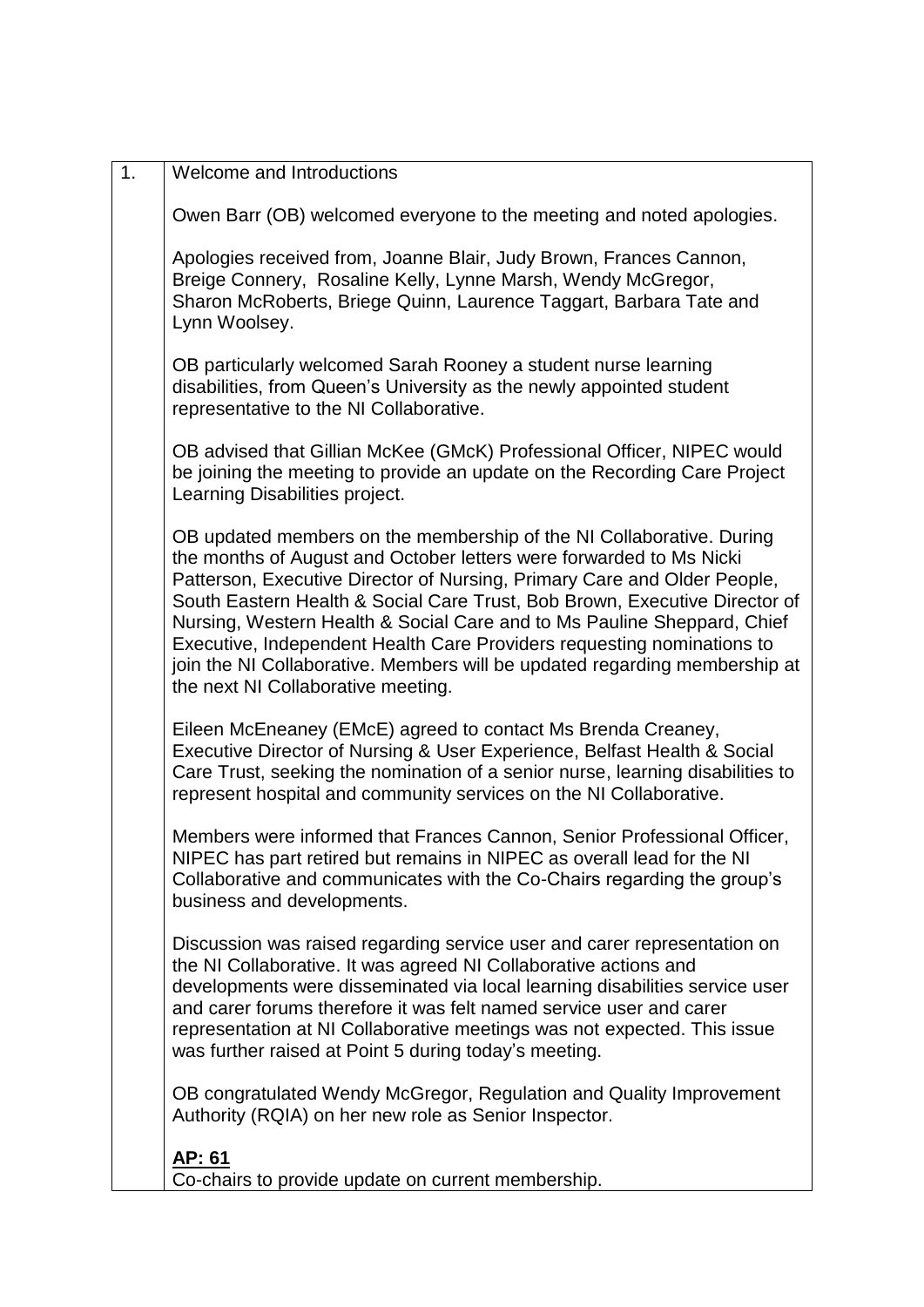|    | Maurice Devine (MD) informed members that the Open University (OU)<br>intend to introduce an undergraduate learning disabilities nursing<br>programme in September/October 2020. This is likely to be a 4 year part-<br>time degree and presently Donna Gallagher, Senior Lecturer, OU is<br>engaging with stakeholders in developing the programme.                                                                                                                                                                                                                                                                                                                                                |  |  |
|----|-----------------------------------------------------------------------------------------------------------------------------------------------------------------------------------------------------------------------------------------------------------------------------------------------------------------------------------------------------------------------------------------------------------------------------------------------------------------------------------------------------------------------------------------------------------------------------------------------------------------------------------------------------------------------------------------------------|--|--|
|    | MD also provided a short update on the NI Deprivation of Liberty (DoL's)<br>education and training programme which he delivers with Rosaline Kelly<br>(RK). Significant work has been undertaken regarding delivering DoL's<br>education programmes along with scoping exercises and discussions<br>relating to staff training. It has been agreed that a lead person will be<br>appointed in each Trust to progress this work with particle implementation of<br>the NI DoL's legislation scheduled for 2 <sup>nd</sup> December 2019.                                                                                                                                                             |  |  |
| 2. | 100 Years of Learning Disabilities Nursing - The Unique Contribution                                                                                                                                                                                                                                                                                                                                                                                                                                                                                                                                                                                                                                |  |  |
|    | To celebrate this achievement a "100 years of Learning Disabilities Nursing"<br>a cake was presented to the NI Collaborative at today's meeting. Members<br>shared their thoughts/reflections within a 100 year birthday card which will<br>be kept at NIPEC.                                                                                                                                                                                                                                                                                                                                                                                                                                       |  |  |
|    | Members also acknowledged the Royal College of Nursing (RCN) 100 years<br>of Learning Disabilities Nursing celebratory event on the 25th September.<br>Everyone stated it was an amazing event, well organised and pitched with<br>excellent speeches and presentations from learning disabilities nurses<br>across the region.                                                                                                                                                                                                                                                                                                                                                                     |  |  |
| 3. | <b>NIPEC Recording Care Project: Learning Disabilities Nursing</b><br>(Task and Finish Group)                                                                                                                                                                                                                                                                                                                                                                                                                                                                                                                                                                                                       |  |  |
|    | Members were informed that work is progressing well in finalising the<br>"Person-Centred Nursing Assessment Learning Disability" document. The<br>membership of the document task and finish group includes key Trust staff<br>and representation from education and the Independent Sector. It is<br>proposed the document will be utilised within hospital and community<br>settings, will be applicable cross the life span and be implemented on a<br>regional basis. It was further suggested that recording care "champions"<br>could be identified for each Trust to support the implementation of the<br>project and that all Trusts and the Independent Sector engage with the<br>project. |  |  |
|    | Members identified that issues remain regarding the regional<br>implementation of the documentation including the use of NISAT and the<br>different versions of electronic care records utilised within different Trusts.                                                                                                                                                                                                                                                                                                                                                                                                                                                                           |  |  |
|    | GMcK, Professional Officer, NIPEC for the Recording Care Project<br>requested the latest version of the recording care document be forwarded<br>directly to members of the NI Collaborative for their agreement before the<br>next meeting in January 2020. Members agreed and advised they would                                                                                                                                                                                                                                                                                                                                                                                                   |  |  |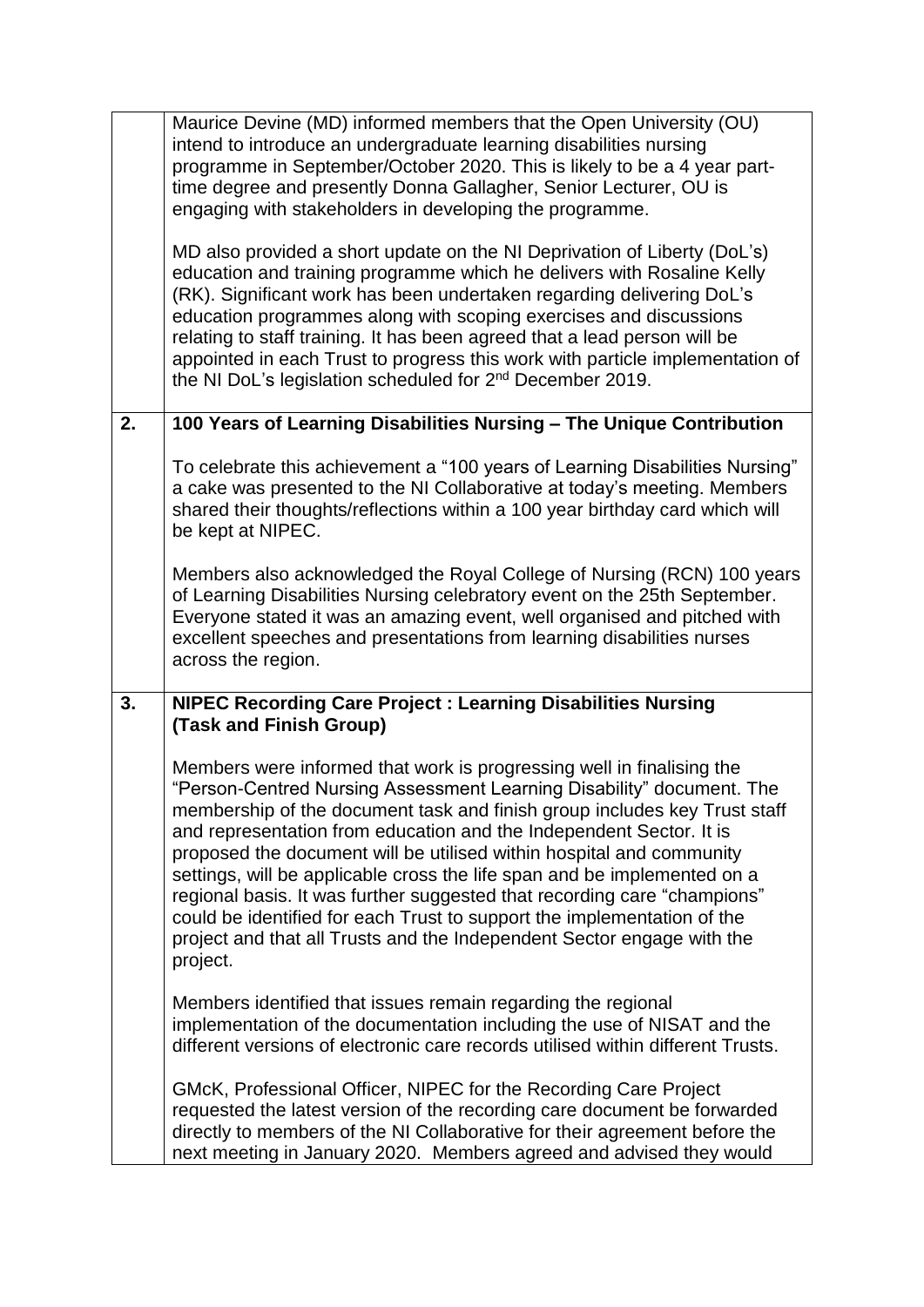|                         | collectively comment as the NI Collaborative reference group for the                                                                                 |  |  |
|-------------------------|------------------------------------------------------------------------------------------------------------------------------------------------------|--|--|
|                         | learning disabilities recording care project.<br>EMcE suggested she would provide a report to the next EDoN meeting on                               |  |  |
|                         | the progress of the project.                                                                                                                         |  |  |
|                         |                                                                                                                                                      |  |  |
|                         | <u>AP: 62</u><br>GMcK to forward document to NI Collaborative members for review.                                                                    |  |  |
|                         |                                                                                                                                                      |  |  |
|                         | AP: 63                                                                                                                                               |  |  |
|                         | EMCE to provide feedback to the EDoN on the progress of the learning<br>disabilities recording care project at their next meeting.                   |  |  |
|                         |                                                                                                                                                      |  |  |
| $\overline{\mathbf{4}}$ | Agree notes of previous meeting                                                                                                                      |  |  |
|                         | The draft action notes of the previous meeting held on the $3rd$ July 2019                                                                           |  |  |
|                         | were agreed as a correct record.                                                                                                                     |  |  |
| 5.                      | Review the Terms of Reference for the NI Collaborative                                                                                               |  |  |
|                         |                                                                                                                                                      |  |  |
|                         | Members noted that the Terms of Reference (ToR) were circulated for                                                                                  |  |  |
|                         | review and returned to NIPEC with suggested comments/amendments. It<br>was suggested the ToR should have an overall aim/statement and                |  |  |
|                         | suggestions will be brought to the membership for consideration.                                                                                     |  |  |
|                         |                                                                                                                                                      |  |  |
|                         | A follow up meeting with the Chief Nursing Officer (CNO) is to be arranged                                                                           |  |  |
|                         | regarding NI Collaborative priorities and following this meeting the ToR<br>maybe amended. At present the ToR will remain in draft.                  |  |  |
|                         |                                                                                                                                                      |  |  |
|                         | Following discussion regarding representation of service users and carers at<br>the NI Collaborative it was noted that Leslie-Anne Newton (LAN) from |  |  |
|                         | ARCuk no longer attends meetings unless specifically requested. LAN                                                                                  |  |  |
|                         | remains on the NI Collaborative email group and receives the necessary                                                                               |  |  |
|                         | information to be disseminated onwards to ARCuk networks. It was agreed<br>contact should be made with LAN to confirm if this arrangement remains a  |  |  |
|                         | satisfactory way of meeting the NI Collaborative's objective of engaging                                                                             |  |  |
|                         | with service users and carers.                                                                                                                       |  |  |
|                         | Discussion took place regarding Trust representation on the NI                                                                                       |  |  |
|                         | Collaborative.                                                                                                                                       |  |  |
|                         | It was suggested the Belfast and Western Trusts should have representation                                                                           |  |  |
|                         | from both hospital and community settings and that children's learning<br>disabilities nursing should be represented if a Trust has a dedicated      |  |  |
|                         | children's learning disabilities team.                                                                                                               |  |  |
|                         |                                                                                                                                                      |  |  |
|                         | Members noted that the Strengthening the Commitment UK Steering Group<br>was stood down some time ago but that Northern Ireland continues to work    |  |  |
|                         | to the StC framework.                                                                                                                                |  |  |
|                         |                                                                                                                                                      |  |  |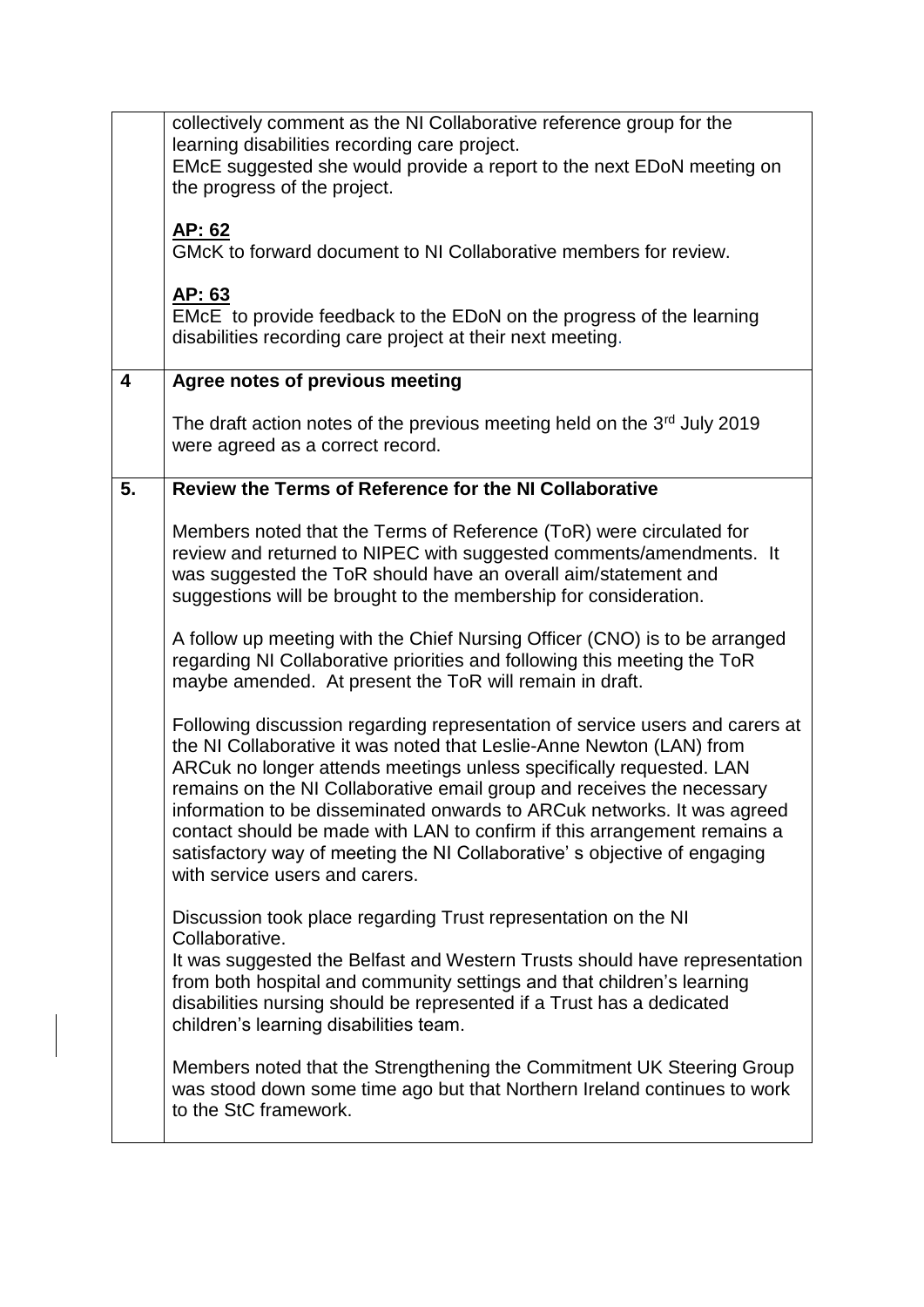|    | It was further acknowledged that the NI Collaborative was represented on<br>the National Learning Disabilities Professional Senate, the<br>Learning/Intellectual Disability Nursing Academic Network (LIDNAN).<br>AP: 64<br>OB to contact Leslie-Anne Newton, ARCuk                                                                                                                                                                                                                                                     |  |  |
|----|-------------------------------------------------------------------------------------------------------------------------------------------------------------------------------------------------------------------------------------------------------------------------------------------------------------------------------------------------------------------------------------------------------------------------------------------------------------------------------------------------------------------------|--|--|
|    | <u>AP: 65</u><br>Meeting to be arranged with CNO office to follow up on the NI Action Plan.                                                                                                                                                                                                                                                                                                                                                                                                                             |  |  |
| 6. | <b>Update - NIPEC/RCN RNLD Professional Forum</b>                                                                                                                                                                                                                                                                                                                                                                                                                                                                       |  |  |
|    | Members were advised that OB, Donna Morgan (DM), Rosaline Kelly (RK)<br>and Eilish Boyle (EB) met on the 17 <sup>th</sup> September 2019 to discuss the way<br>forward for the RNLD Professional Forums for the coming year. It was<br>agreed the PD Forums in 2020 should occur three times per year and be<br>held from $10.00am - 12$ noon.                                                                                                                                                                          |  |  |
|    | Dates and topics suggested below:                                                                                                                                                                                                                                                                                                                                                                                                                                                                                       |  |  |
|    | February 2020, venue CEC Craigavon, Southern H&SC Trust,<br>suggested topic - Epilepsy                                                                                                                                                                                                                                                                                                                                                                                                                                  |  |  |
|    | June 2020, venue Downpatrick, South Eastern H&SC Trust,<br>suggested topic - Liaison and Primary Care                                                                                                                                                                                                                                                                                                                                                                                                                   |  |  |
|    | <b>November 2020, Ballymena Parish Centre, Northern H&amp;SC Trust,</b><br>suggested topic - Children's needs and Medication                                                                                                                                                                                                                                                                                                                                                                                            |  |  |
|    | Members agreed with the proposed dates and venues.                                                                                                                                                                                                                                                                                                                                                                                                                                                                      |  |  |
|    | The details of the PD Forum on the 13 <sup>th</sup> November 2019 were confirmed as<br>The Old School Canteen, Tyrone and Fermanagh Hospital, Omagh and will<br>be kindly hosted by colleagues Lorraine Clarke (LC) and Glenda Frazer<br>(GF) from the Western H&SC Trust. Topics include presentations from the<br>Nurse of the Year Learning Disabilities Winners 2019, information on the<br>FNFM project, the NI PAD Learning Disabilities and the CPD needs of the<br>current workforce in supporting FN students. |  |  |
|    | EMCE suggested the June 2020 PD Forum might coincide with the official<br>launch of the Learning Disabilities Recording Care Document and this would<br>be a great opportunity to showcase the finalised product. It was also<br>suggested the June 2020 PD Forum might also include a session on<br>"Effective Record Keeping" including the use of Person-Assessment-plan of<br>Care-Evaluation (PACE).                                                                                                               |  |  |
|    | AP: 66<br>EB to forward draft chairs agenda to LC and GF, WHSCT for the PDF.                                                                                                                                                                                                                                                                                                                                                                                                                                            |  |  |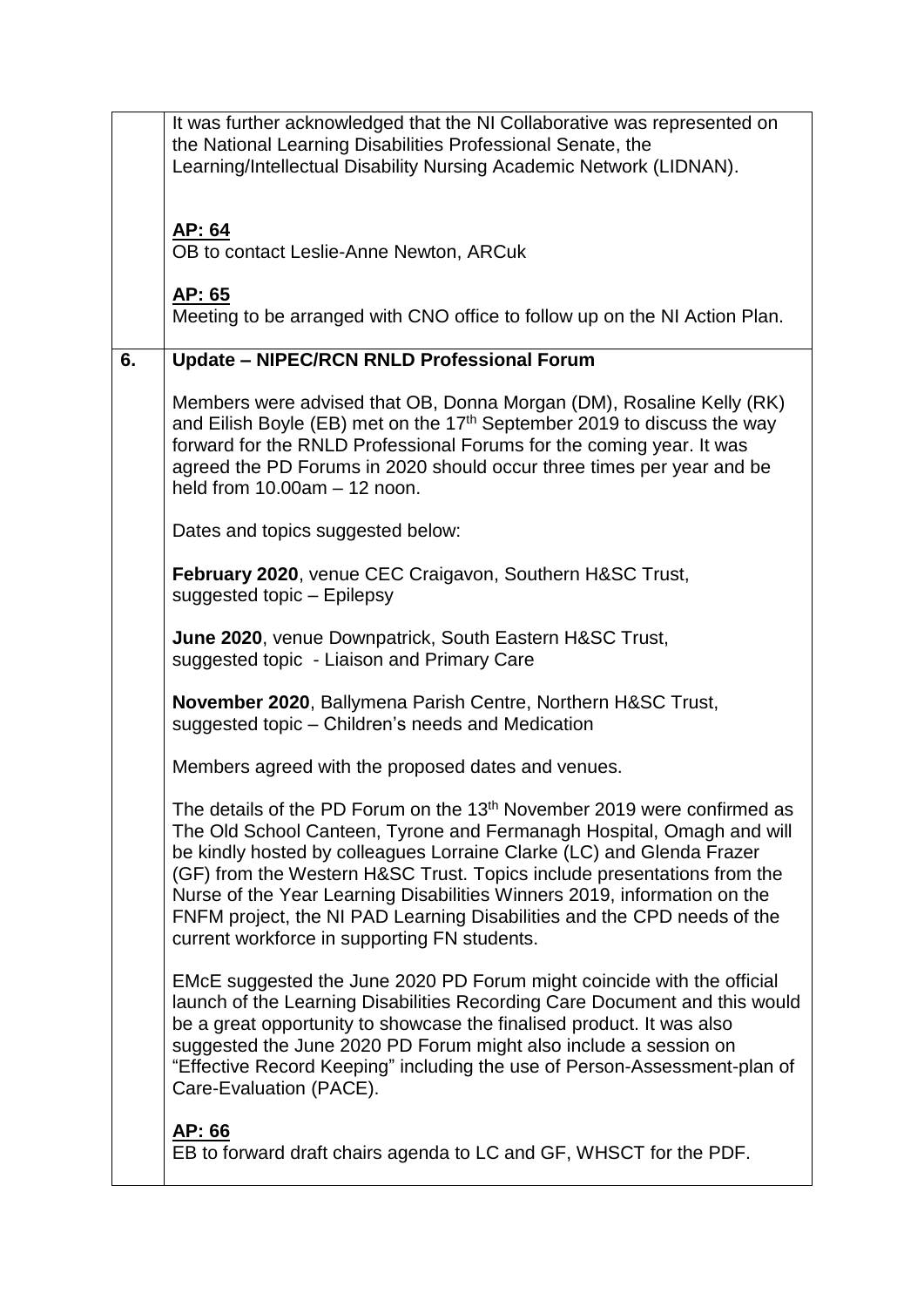|     | AP: 67<br>DM, RK, OB and EB to meet to plan the January 2020 PDF                                                                                                                                                                                                                                                                                                                                                                                                                                                                                                                                                                                                                                                                                                                                                                                                                                                                                |  |  |
|-----|-------------------------------------------------------------------------------------------------------------------------------------------------------------------------------------------------------------------------------------------------------------------------------------------------------------------------------------------------------------------------------------------------------------------------------------------------------------------------------------------------------------------------------------------------------------------------------------------------------------------------------------------------------------------------------------------------------------------------------------------------------------------------------------------------------------------------------------------------------------------------------------------------------------------------------------------------|--|--|
| 07. | <b>LINDAN</b>                                                                                                                                                                                                                                                                                                                                                                                                                                                                                                                                                                                                                                                                                                                                                                                                                                                                                                                                   |  |  |
|     | Deferred to the next meeting as Lynne Marsh is an apology for today's<br>meeting.                                                                                                                                                                                                                                                                                                                                                                                                                                                                                                                                                                                                                                                                                                                                                                                                                                                               |  |  |
| 8.  | <b>Update - NIPAD Learning Disabilities</b>                                                                                                                                                                                                                                                                                                                                                                                                                                                                                                                                                                                                                                                                                                                                                                                                                                                                                                     |  |  |
|     | OB informed members that the NI Practice Assessment Document (NIPAD)<br>Learning Disabilities Nursing has been submitted by the Queen's University<br>Belfast (QUB) to the Nursing Midwifery Council (NMC) as part of the Future<br>Nurse Future Midwife (FNFM) quality assurance processes. More<br>information on the NIPAD Learning Disabilities Nursing will be shared at<br>November's PD Forum by Joanne Blair, Lecturer in Learning Disabilities<br>Nursing QUB.                                                                                                                                                                                                                                                                                                                                                                                                                                                                         |  |  |
| 9.  | <b>Professional Senate update</b><br>Siobhan Rogan (SR) advised members she attended the Professional<br>Senate meeting in September 2019. Issues on the Agenda included:<br>Professional Associate Role - discussion took place regarding this<br>role and questions were asked as to whether this position could be<br>filled by an Advanced Nurse Practitioner as opposed to a Doctor in<br>meeting the unmet health needs for people with learning disabilities.<br>STOMP - a project to stop the over medication of people with a<br>$\bullet$<br>learning disability, autism or both with psychotropic medicines. This<br>has been a very active campaign by Health England for some time<br>while Northern Ireland has yet to sign up. This campaign was<br>launched as a result of the publication of the Winterbourne View -<br>Time For Change report<br>https://www.england.nhs.uk/learning-disabilities/improving-<br>health/stomp/ |  |  |
|     | <b>DoH Learning Disabilities Events</b>                                                                                                                                                                                                                                                                                                                                                                                                                                                                                                                                                                                                                                                                                                                                                                                                                                                                                                         |  |  |
|     | Transforming Care, Care Network, people with Learning Disabilities,<br>Workshop will take place in November 2019, Trust representatives<br>have been invited to attend.<br>NI is to contribute to the revised Autism Strategy currently being<br>developed in England.<br>Professional Forum NI, Learning Disabilities Proficiency has held one<br>$\bullet$<br>meeting to date with no follow on meeting arranged at present.<br>Siobhan suggested that members of the NI Collaborative should<br>attend.<br><b>NHS England</b>                                                                                                                                                                                                                                                                                                                                                                                                                |  |  |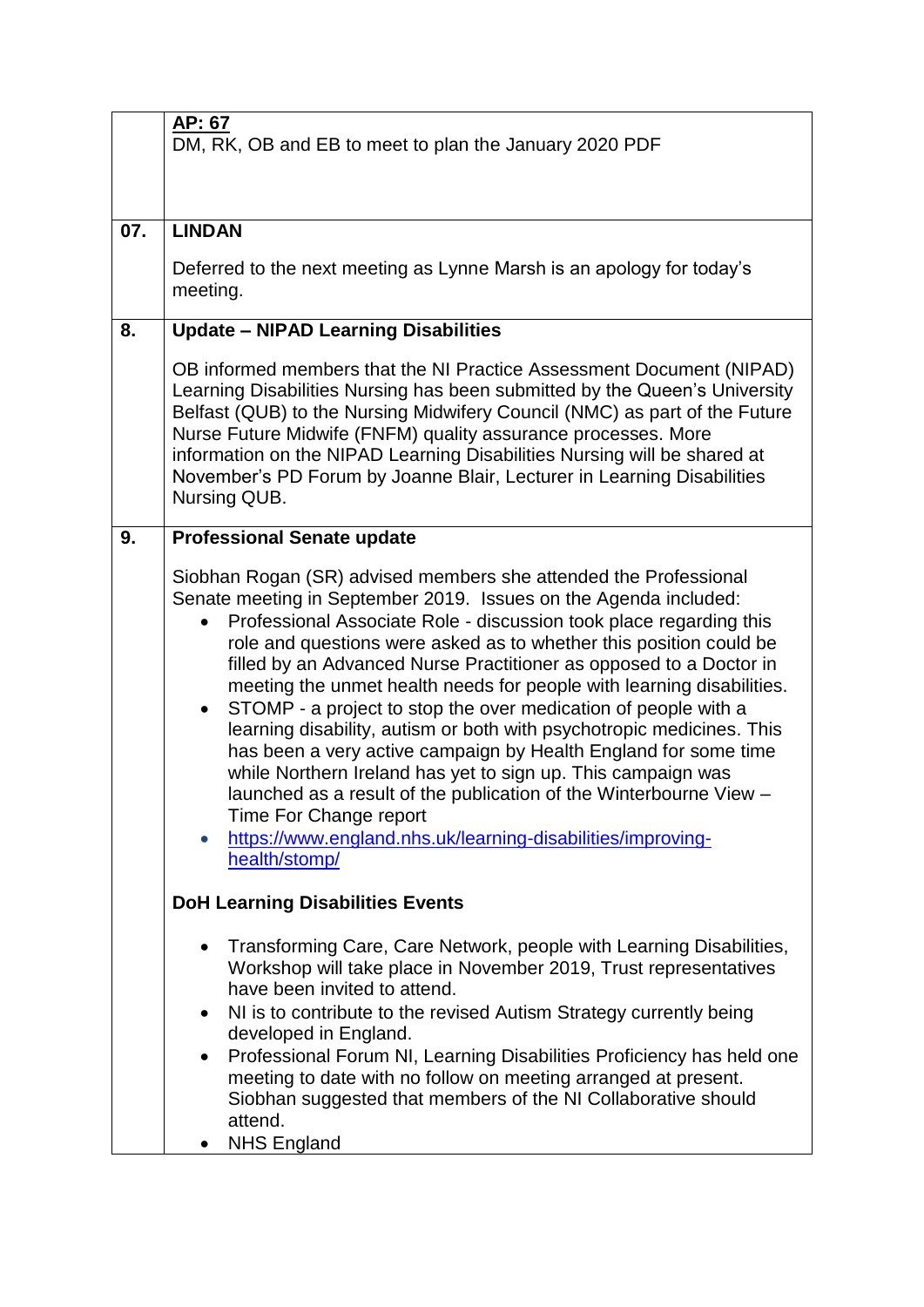|     | Trauma Network for NI has planned a workshop specifically to focus<br>$\bullet$<br>of the trauma needs of people with Learning Disabilities. This                                                                                                                                                                                                                                                                                                                                                                                                                                                                                                                                                                                                                                                                                              |  |  |  |  |
|-----|------------------------------------------------------------------------------------------------------------------------------------------------------------------------------------------------------------------------------------------------------------------------------------------------------------------------------------------------------------------------------------------------------------------------------------------------------------------------------------------------------------------------------------------------------------------------------------------------------------------------------------------------------------------------------------------------------------------------------------------------------------------------------------------------------------------------------------------------|--|--|--|--|
|     | workshop is planned for November 2019, Trusts have been invited to                                                                                                                                                                                                                                                                                                                                                                                                                                                                                                                                                                                                                                                                                                                                                                             |  |  |  |  |
|     | nominate representatives                                                                                                                                                                                                                                                                                                                                                                                                                                                                                                                                                                                                                                                                                                                                                                                                                       |  |  |  |  |
| 10. | <b>Review of Learning Disabilities Nursing</b>                                                                                                                                                                                                                                                                                                                                                                                                                                                                                                                                                                                                                                                                                                                                                                                                 |  |  |  |  |
|     | SR advised that due to issues in service there is a delay with the publication                                                                                                                                                                                                                                                                                                                                                                                                                                                                                                                                                                                                                                                                                                                                                                 |  |  |  |  |
| 11. | of the Terms of Reference for the Learning Disabilities Review.<br><b>AOB</b>                                                                                                                                                                                                                                                                                                                                                                                                                                                                                                                                                                                                                                                                                                                                                                  |  |  |  |  |
|     |                                                                                                                                                                                                                                                                                                                                                                                                                                                                                                                                                                                                                                                                                                                                                                                                                                                |  |  |  |  |
|     | Regional Departmental Assurance Group Muckamore Abbey Hospital                                                                                                                                                                                                                                                                                                                                                                                                                                                                                                                                                                                                                                                                                                                                                                                 |  |  |  |  |
|     | EMcE advised members that she is a member of the Departmental<br>Assurance Group, Muckamore Abbey Hospital and this will now be a<br>standing item on the NI Collaborative agenda. The Assurance Group is<br>Department of Health lead and co-chaired by Charlotte McArdle CNO and<br>Sean Holland CSW. The group has been set up following the report and<br>recommendations on Muckamore Abbey Hospital. The group are to address<br>and deliver the key actions from this report mindful of the live and sensitive<br>areas of patient care and safety. Membership of the group includes senior<br>staff from a range of professions and organisations including relatives of<br>patients of Muckamore Abbey Hospital. The Terms of Reference for the<br>Departmental Assurance Group are in the process of being agreed.<br>AP: 68         |  |  |  |  |
|     | <b>EMCE requested that the Regional Departmental Assurance Group</b><br>Muckamore Abbey Hospital becomes a standing item on the NI<br>Collaborative agenda                                                                                                                                                                                                                                                                                                                                                                                                                                                                                                                                                                                                                                                                                     |  |  |  |  |
|     | <b>Post Registration Education Commissioning</b>                                                                                                                                                                                                                                                                                                                                                                                                                                                                                                                                                                                                                                                                                                                                                                                               |  |  |  |  |
|     | This discussion was chaired by EMcE. As an action point from the previous<br>meeting, emails were sent to NI Collaborative nurse leads requesting<br>information on programmes commissioned for RNLDs for the year 2020/21.<br>Information was received from all 5 H&SC Trusts. OB thanked members for<br>this information and clarified some information detailed in the responses<br>relating to programmes delivered in UU. Following discussion it was agreed<br>that a task and finish group comprising of the five Trust leads for learning<br>disabilities nursing should be set up to discuss the regional commissioning<br>of post registration programmes for learning disabilities nursing. It was<br>agreed this task and finish group would link with the Assistant Directors of<br>Workforce and Executive Directors of Nursing. |  |  |  |  |
|     | DM volunteered to set up an initial meeting and suggested membership of<br>the task and finish group included                                                                                                                                                                                                                                                                                                                                                                                                                                                                                                                                                                                                                                                                                                                                  |  |  |  |  |
|     | Donna Morgan, NH&SCT<br><b>Barbara Tate SE&amp;SCT</b><br>Lynn Woolsey, SH&SCT                                                                                                                                                                                                                                                                                                                                                                                                                                                                                                                                                                                                                                                                                                                                                                 |  |  |  |  |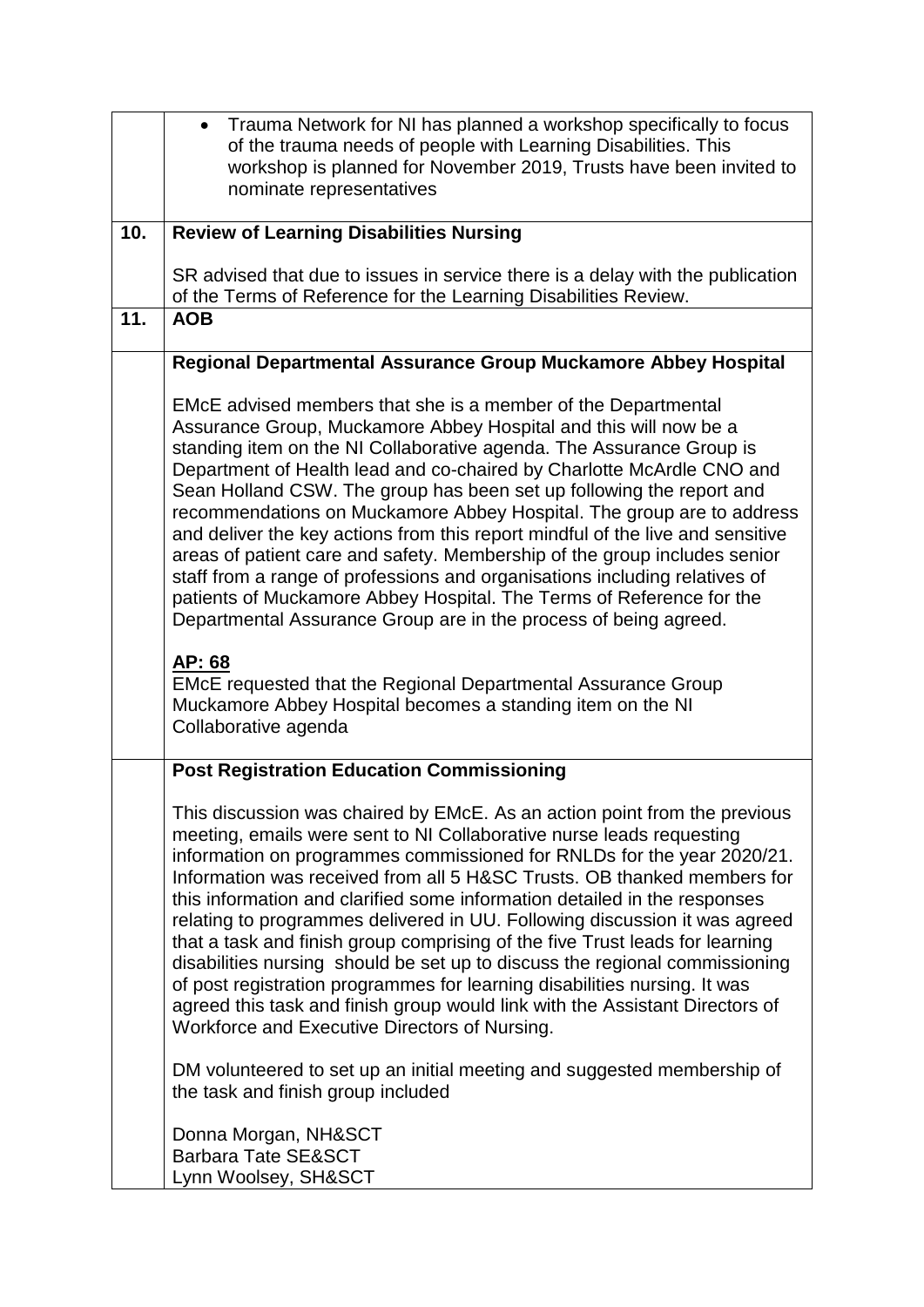Lorraine Clarke WH&SCT Nomination/appropriate person from BH&SCT.

## **AP: 69**

DM to organise a task and finish group with learning disabilities nurse leads to take forward plans to influence and coordinate the regional commissioning of post registration programmes for RNLD's. (to cc NIPEC into correspondence)

# **AP 70**

The learning disabilities education commissioning task and finish group will provide feedback to the NI Collaborative

# **AP: 71**

EMcE will link with Siobhan McDonald and CNO Business Lead to discuss post registration commissioning of programmes for RNLD's.

# **AP: 72**

Post registration education commissioning becomes a standing item on the NI Collaborative agenda

## **Audit on the use of the Outcome Based Resource Pack for Learning Disabilities Nursing**

It was agreed that the draft audit tool would be shared with members for agreement and the decision made regarding how often the audit should be completed.

## **AP: 73**

Draft audit tool to be sent to members for agreement.

A presentation of the proposed NIPEC Audit on the use of The Outcome Based Resources Pack for Learning Disabilities Nursing was also suggested as a future PD Forum topic.

# **AP: 74**

The NIPEC Audit on the use of The Outcome Based Resources Pack for Learning Disabilities Nursing to be discussed as part of the agenda for the June 2020 PD Forum.

# **Health Equalities Framework**

EB advised she had spoken with Rhona Brennan (RB) who had been trained in using the Health Equalities Framework (HEF). RB advised the Belfast Trust had implemented the HEF in one ward for over a year with the intention to disseminate the Framework across other clinical areas. All staff on the pilot ward felt the HEF was a very productive tool which they utilised widely as it provided clear outcomes of interventions.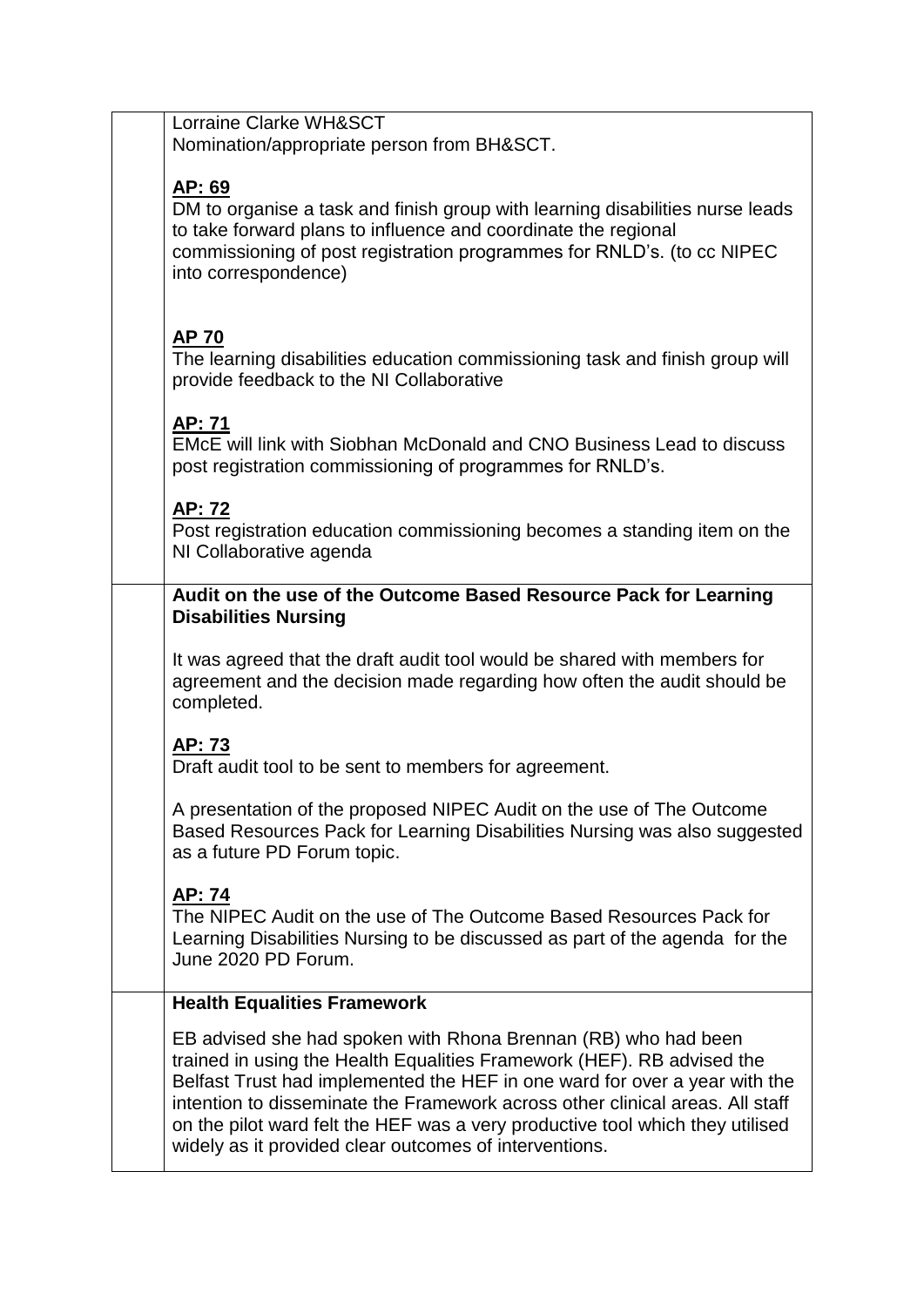|     | The plans for further implementation were halted and the HEF tool is no<br>longer used within any Trust. NI Collaborative members believe the HEF<br>tool is an effective resource and should be discussed further at the next                                                                                                                                                                                                                                                |  |  |  |  |
|-----|-------------------------------------------------------------------------------------------------------------------------------------------------------------------------------------------------------------------------------------------------------------------------------------------------------------------------------------------------------------------------------------------------------------------------------------------------------------------------------|--|--|--|--|
|     | meeting.<br>Damian McAleer (DMcA) informed members he would share information<br>regarding the HEF at the next NI Collaborative meeting.                                                                                                                                                                                                                                                                                                                                      |  |  |  |  |
|     | <b>AP 75</b><br>DMcA to led discussions on the Health Equalities Framework at next NI<br>Collaborative meeting January 2020.                                                                                                                                                                                                                                                                                                                                                  |  |  |  |  |
|     | Update of the NI Collaborative web page on the NIPEC web site                                                                                                                                                                                                                                                                                                                                                                                                                 |  |  |  |  |
|     | EB advised members that the podcast delivered by Maurice Devine on the<br>NIPEC web site has been edited to reflect his change in role in the NI<br>Collaborative. EMcE and OB confirmed they would be happy to record a<br>podcast for the NI Collaborative web page.                                                                                                                                                                                                        |  |  |  |  |
|     | <b>AP 76</b><br>Recording of Podcasts to be arranged for EMcE and OB                                                                                                                                                                                                                                                                                                                                                                                                          |  |  |  |  |
|     | Update on the NI Regional Hospital Passport for People with Learning<br><b>Disabilities</b>                                                                                                                                                                                                                                                                                                                                                                                   |  |  |  |  |
|     | The Regional Hospital Passport has been in use across the region and<br>members noted that Lynne Marsh (LM) QUB is currently working on a<br>co-production project with people with learning disabilities, their families and<br>healthcare professionals to write Best Practice Guidelines to support the<br>implementation of the Hospital Passport. The project is funded by the PHA<br>and it is expected the guidelines will be available for dissemination mid<br>2020. |  |  |  |  |
| 12. | Dates, times, venues for next meetings in 2020                                                                                                                                                                                                                                                                                                                                                                                                                                |  |  |  |  |
|     | 13 <sup>th</sup> January 2020 @ 2.00pm<br>Venue: Meeting Room, NIPEC 2 <sup>nd</sup> Floor, Centre House, 79 Chichester<br>Street, Belfast                                                                                                                                                                                                                                                                                                                                    |  |  |  |  |
|     | 21 <sup>st</sup> April 2020 @ 2.00pm<br>Venue: Boardroom, Omagh Hospital Complex, 7 Donaghanie Road,<br>Omagh BT79 OJJ                                                                                                                                                                                                                                                                                                                                                        |  |  |  |  |
|     | 7 <sup>th</sup> July 2020 @ 2.00pm<br>Venue: Boardroom, Tower Hill Armagh, BT61 9DR                                                                                                                                                                                                                                                                                                                                                                                           |  |  |  |  |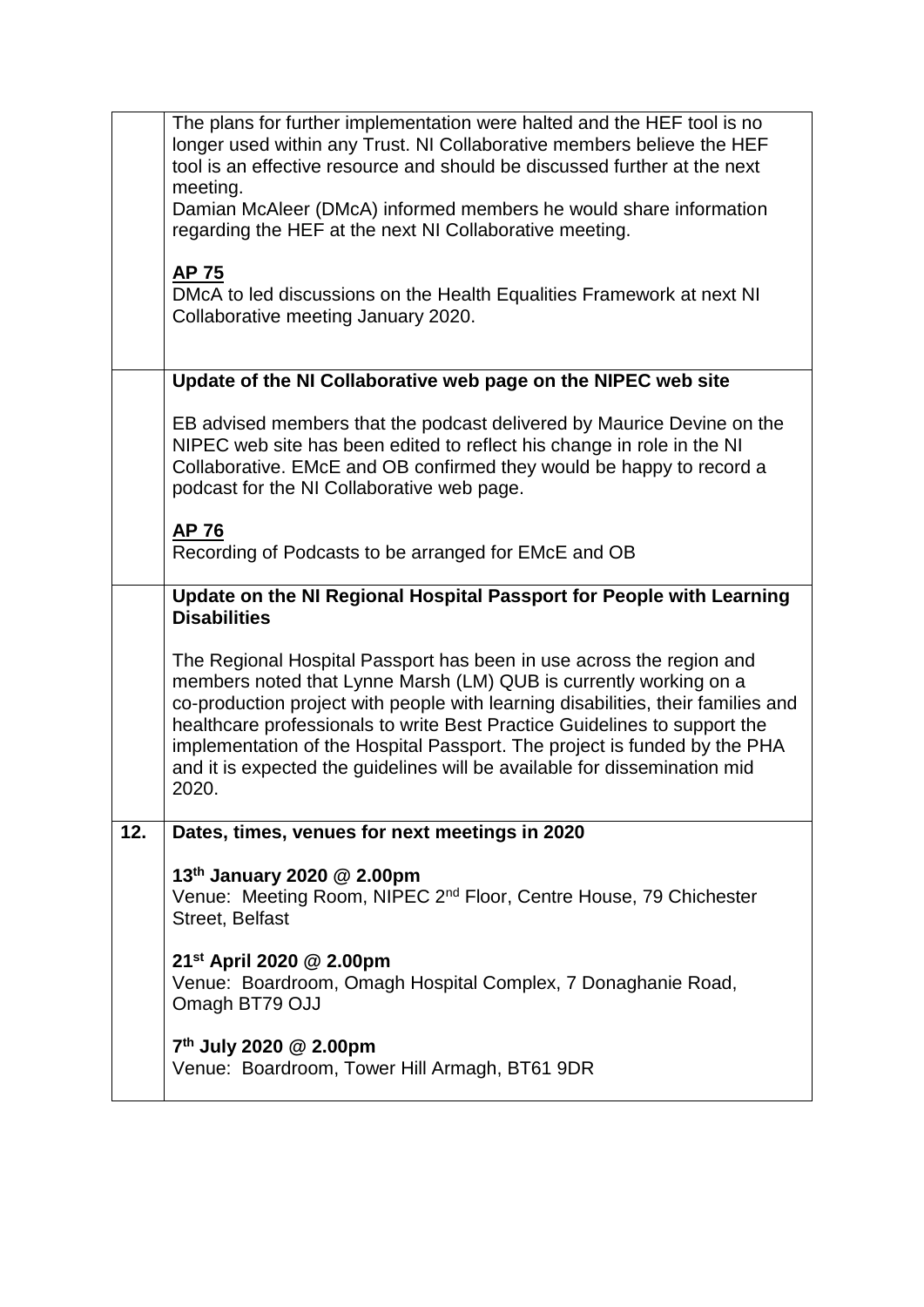| <b>Action</b>            | <b>Details of Action</b>                                                                                                                                                                                                                                                                | <b>Actioned Completed</b> |
|--------------------------|-----------------------------------------------------------------------------------------------------------------------------------------------------------------------------------------------------------------------------------------------------------------------------------------|---------------------------|
| Point<br>AP <sub>1</sub> | Owen Barr as Chair of the Collaborative to formally<br>write to Bob Brown, EDoN, WHSCT, to seek a new<br>nomination for adult RNLDs.                                                                                                                                                    | <b>Closed</b>             |
| AP <sub>2</sub>          | Lynne Marsh to speak to students and seek a nomination                                                                                                                                                                                                                                  | <b>Closed</b>             |
| AP3                      | A letter will be sent from the Chief Executive of NIPEC<br>seeking a nomination of EDoN to Co-Chair the<br>Collaborative.                                                                                                                                                               | <b>Closed</b>             |
| AP4                      | Jacqueline Boyd to submit responses on behalf of the<br>WHSCT and Siobhan Rogan has completed the SHSCT<br>and to send electronically.                                                                                                                                                  | <b>Closed</b>             |
| AP <sub>5</sub>          | Wendy McGregor (RQIA) to send Frances contacts for the<br>Independent Sector who it was agreed should be invited to<br>apply the KPI within their respective organisations                                                                                                              | <b>Closed</b>             |
| AP <sub>6</sub>          | The next RNLD Forum meeting should be around the<br><b>SEHSCT area.</b>                                                                                                                                                                                                                 | <b>Closed</b>             |
| AP7                      | Frances to distributed RNLD Career Pathway flyer and<br>explained use of the QR Code.                                                                                                                                                                                                   | <b>Closed</b>             |
| AP8                      | The next Collaborative Communique should be published<br>in July 2018                                                                                                                                                                                                                   | <b>Closed</b>             |
| AP9                      | Frances Cannon to recirculate the Professional Senate paper                                                                                                                                                                                                                             | <b>Closed</b>             |
| <b>AP10</b>              | <b>Professional Senate</b><br>Collaborative members to discuss within their respective<br>organisations to gauge if attendance would be supported<br>locally.                                                                                                                           | <b>Closed</b>             |
| <b>AP11</b>              | Recording Care: It was agreed that some work needs to be done<br>to raise awareness of the document and ensure "buy in" from<br>colleagues in the system. Angela will raise at the next Recording<br><b>Steering Group.</b>                                                             | <b>Closed</b>             |
| <b>AP12</b>              | Angela asked if colleagues would check with their<br>representatives on the Learning Disabilities Recording Care<br>Group to find out if this (the version tabled at the meeting) is<br>the final version. Feedback should be sent to Frances by the<br>1 <sup>st</sup> September 2018. | <b>Closed</b>             |
| <b>AP13</b>              | Recording Care should be included as an agenda item at the<br>next Collaborative meeting                                                                                                                                                                                                | <b>Closed</b>             |
| <b>AP14</b>              | RE: RCN Learning Disability National Forum-Rosaline to send<br>link for dissemination to Collaborative members.                                                                                                                                                                         | <b>Closed</b>             |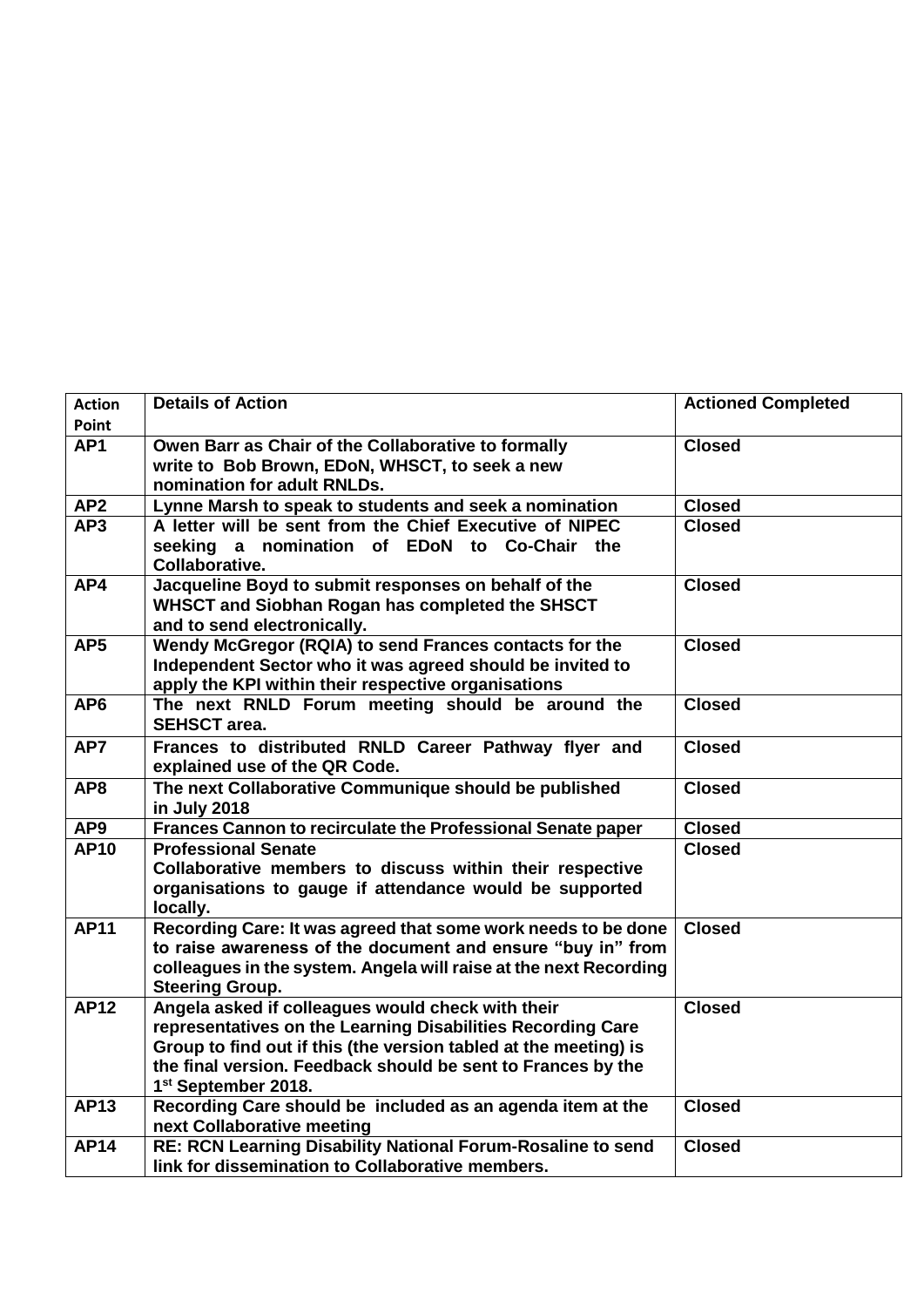| <b>AP15</b> | Positive Behaviour Support to be an agenda item                                                    | <b>Closed</b> |
|-------------|----------------------------------------------------------------------------------------------------|---------------|
| <b>AP16</b> | Owen urged colleagues to identify RNLDs in Practice                                                | <b>Closed</b> |
|             | who could put themselves forward to present                                                        |               |
|             | Outcomes Measurement tools used in practice.                                                       |               |
| <b>AP17</b> | Angela McCallum agreed she would check if any RNLD                                                 | <b>Closed</b> |
|             | colleagues in the NHSCT would present and get back                                                 |               |
|             | to Frances. Glenda Frazer agreed to present the DISDAT                                             |               |
|             | tool at the RNLD Forum event                                                                       |               |
| <b>AP18</b> | Lorraine Clarke agreed she would identify someone                                                  | <b>Closed</b> |
|             | from WHSCT who will present alongside Owen.                                                        |               |
| <b>AP19</b> | Frances to prepare a questionnaire to evaluate the                                                 | <b>Closed</b> |
|             | Forum – both at the Forum meeting on the day and via Survey                                        |               |
|             | Monkey disseminated via NIPEC to Forum                                                             |               |
|             | members.                                                                                           |               |
| <b>AP20</b> | Frances to set up a teleconference for a Collaborative                                             | <b>Closed</b> |
|             | subgroup to have further discussion regarding the                                                  |               |
|             | Action Plan Workshop/s including Siobhan Rogan,<br>Lorraine Clarke, Barbara Tate, Angela McCallum, |               |
|             | Owen Barr, Maurice Devine, Deirdre McNamee                                                         |               |
|             | and Rhona Brennan                                                                                  |               |
| <b>AP21</b> | <b>RNLD Education Summit Paper</b>                                                                 | <b>Closed</b> |
|             | Lynne to share with Frances to disseminate with the                                                |               |
|             | Collaborative who were invited to provide commentary before                                        |               |
|             | October 5 <sup>th</sup> .                                                                          |               |
| <b>AP22</b> | Frances to check with Angela Reed SPO NIPEC if this was a                                          | <b>Closed</b> |
|             | request by the DoH to include PQC in the development of the                                        |               |
|             | <b>Learning Disabilities Recording Care Documentation.</b>                                         |               |
| AP23        | Eilish/Frances to amend notes of 2 <sup>nd</sup> October 2018 and                                  | <b>Closed</b> |
|             | circulate final version to members of the Collaborative.                                           |               |
| <b>AP24</b> | Owen to liaise with the Senate to confirm Siobhan's                                                | <b>Closed</b> |
|             | membership                                                                                         |               |
| <b>AP25</b> | Eilish to contact Wendy Mc Gregor RQIA to obtain a list of                                         | <b>Closed</b> |
|             | Independent Learning Disability providers to enable wider                                          |               |
|             | dissemination of the Outcomes Based Resource Pack For                                              |               |
|             | <b>Registered Nurses Learning Disabilities (RNLD).</b>                                             |               |
|             | Judy Brown to email photos to Eilish for the cover of the                                          |               |
|             | <b>Outcome Resource Pack.</b>                                                                      |               |
| <b>AP26</b> | The results of the PDF evaluation will be presented at the next                                    | <b>Closed</b> |
|             | Forum meeting on the 11 <sup>th</sup> April with a link made available on                          |               |
| <b>AP27</b> | the NIPEC web page<br>Frances and Owen to provide feedback regarding possible                      | <b>Closed</b> |
|             | implications for the Collaborative following this meeting.                                         |               |
| <b>AP28</b> | Eilish to liaise with the PO working to the Recording Care                                         | <b>Closed</b> |
|             | Project regarding the development of the Learning Disabilities                                     |               |
|             | <b>Recording Care Documentation</b>                                                                |               |
| <b>AP29</b> | Dr Lynn Marsh QUB to lead discussions at the next                                                  | <b>Closed</b> |
|             | Collaborative meeting regarding the degree of exposure and                                         |               |
|             | experience that will be required by students undertaking the                                       |               |
|             | FNFM RNLD course relating to communication and                                                     |               |
|             | relationship management detailed in Annex A FNFM                                                   |               |
|             | Proficiencies.                                                                                     |               |
| <b>AP30</b> | NIPEC to advise Collaborative how the HSC Trusts and the                                           | Open          |
|             | Independent Sector are using the Outcome Based Resources                                           |               |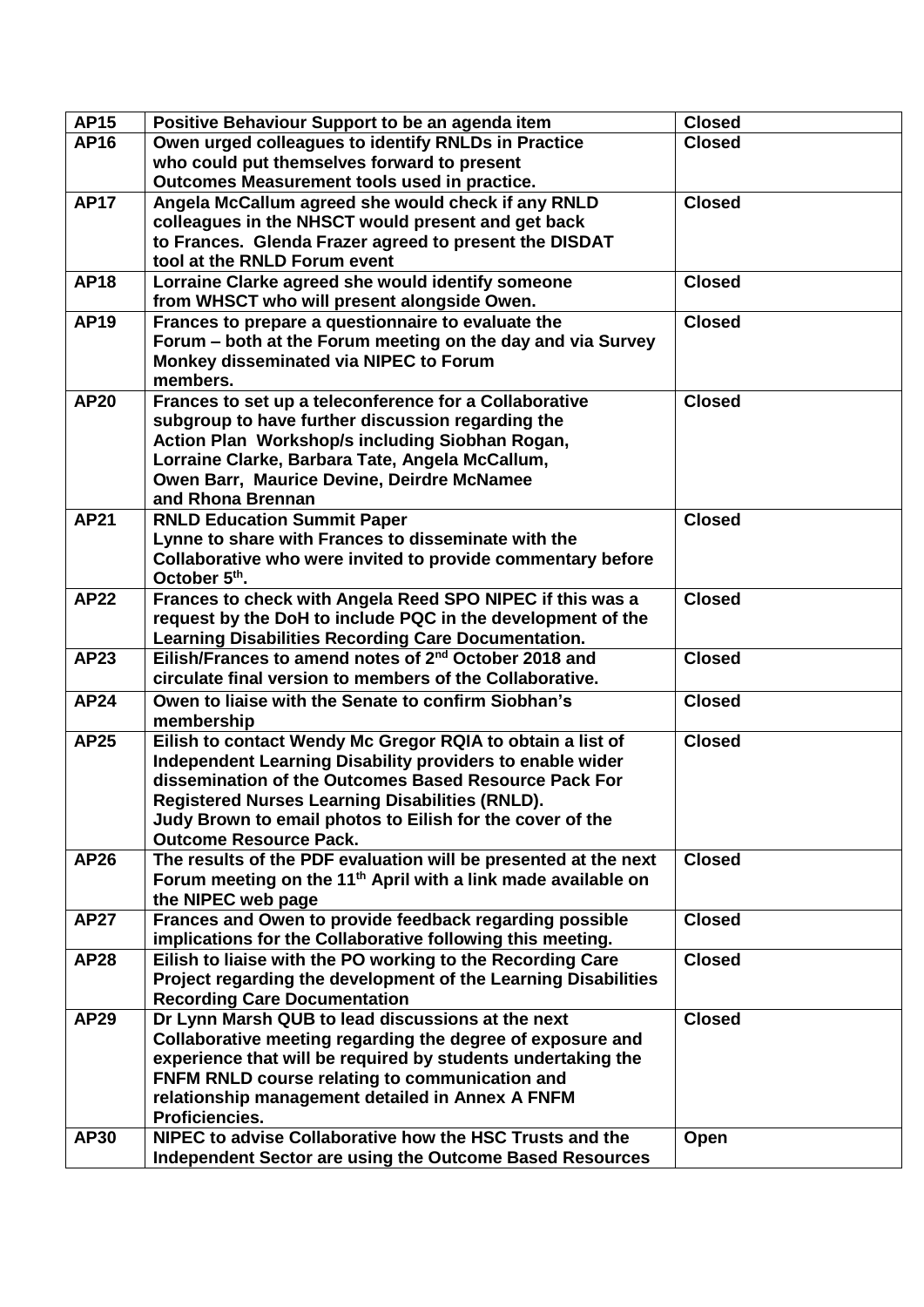|             | are being utilised in practice and these reports to be submitted       |               |
|-------------|------------------------------------------------------------------------|---------------|
|             | on a three monthly basis.                                              |               |
| <b>AP31</b> | EMcE to advise of date of next KPI meeting.                            | Open          |
| <b>AP32</b> | EB to forward template for presenters.                                 | <b>Closed</b> |
| <b>AP33</b> | Name of presenters and presentation to be forwarded to EB              | <b>Closed</b> |
| AP34        | <b>EMCE to contact to Executive Director of Nursing at the Belfast</b> | <b>Closed</b> |
|             | <b>Health &amp; Social Care Trust.</b>                                 |               |
| <b>AP35</b> | Telephone call to be arranged to discuss format of RNLD                | <b>Closed</b> |
|             | Forum on 3rd July 2019                                                 |               |
| AP36        | EB to send link to the National Award when circulating notes           | <b>Closed</b> |
|             | for information.                                                       |               |
| <b>AP37</b> | LM to organise and confirm venue at QUB for task and finish            | <b>Closed</b> |
|             | group re the FN Learning Disabilities Nursing NIPAD                    |               |
| <b>AP38</b> | EB to inform Geraldine that 100 years of Learning Disabilities         | <b>Closed</b> |
|             | Nursing The Unique Contribution it will be a future topic for the      |               |
|             | <b>RNLD Forum</b>                                                      |               |
| <b>AP39</b> | GMcK to bring together a Task and Finish Group to review the           | <b>Closed</b> |
|             | Learning Disabilities Recording Care Documentation and the             |               |
|             | revised draft document to be brought to the Collaborative              |               |
|             | meeting on 3rd July 2019 for amendment/agreement                       |               |
| <b>AP40</b> | EB to confirm with Collaborative members membership of the             | <b>Closed</b> |
|             | <b>ERG for the Recording Care Project</b>                              |               |
| <b>AP41</b> | NIPEC to write to the EDoN of the SEHSCT on behalf of the              | <b>Closed</b> |
|             | Collaborative Co-Chairs to invite a RNLD Adult Services to join        |               |
|             | the Collaborative.                                                     |               |
| <b>AP42</b> | NIPEC to forward the current NI Collaborative Terms of                 | Open          |
|             | Reference to members and invite comments for next meeting              |               |
|             | in October                                                             |               |
| <b>AP43</b> | NIPEC to write to the IHCP on behalf of the Collaborative              | <b>Closed</b> |
|             | Co-Chairs to invite a RNLD from the IHCP to join the<br>Collaborative. |               |
| <b>AP44</b> | Education commissioning and CPD Planning to be a                       | Open          |
|             | Collaborative agenda item                                              |               |
| <b>AP45</b> | NIPEC to arrange a meeting with SR, OB EMcE, EB and FC to              | <b>Closed</b> |
|             | discuss how the NI Collaborative might respond to                      |               |
|             | commissioning in response to the review of LD Nursing                  |               |
| <b>AP46</b> | NIPEC to forward the poster / diagram and link to web page of          | <b>Closed</b> |
|             | the DoH Education Commissioning Cycle to Collaborative                 |               |
|             | members                                                                |               |
| <b>AP47</b> | NIPEC to arrange a PDF planning meeting with RK, DM, OB and            | <b>Closed</b> |
|             | EB to discuss the proposal to hold the RCN/NIPEC PDF twice             |               |
|             | per year as opposed to the planned 3 per year but increase the         |               |
|             | length of the programme.                                               |               |
| <b>AP48</b> | NIPEC to invite LD Nurse of the Year winners to next                   | <b>Closed</b> |
|             | NIPEC/RCN Learning Disabilities PDF in November and request            |               |
|             | they also focus on the how learning disabilities nurses can            |               |
|             | showcase their work and guide others as to how their work              |               |
|             | could be taken forward across LD services                              |               |
| <b>AP49</b> | NIPEC to circulate the NI LDPAD to Collaborative members               | Open          |
|             | following finalisation of the current version.                         |               |
| <b>AP50</b> | NIPEC To arrange a social media posting and birthday cake at           | <b>Closed</b> |
|             | next NI Collaborative to celebrate 100 years of LD Nursing             |               |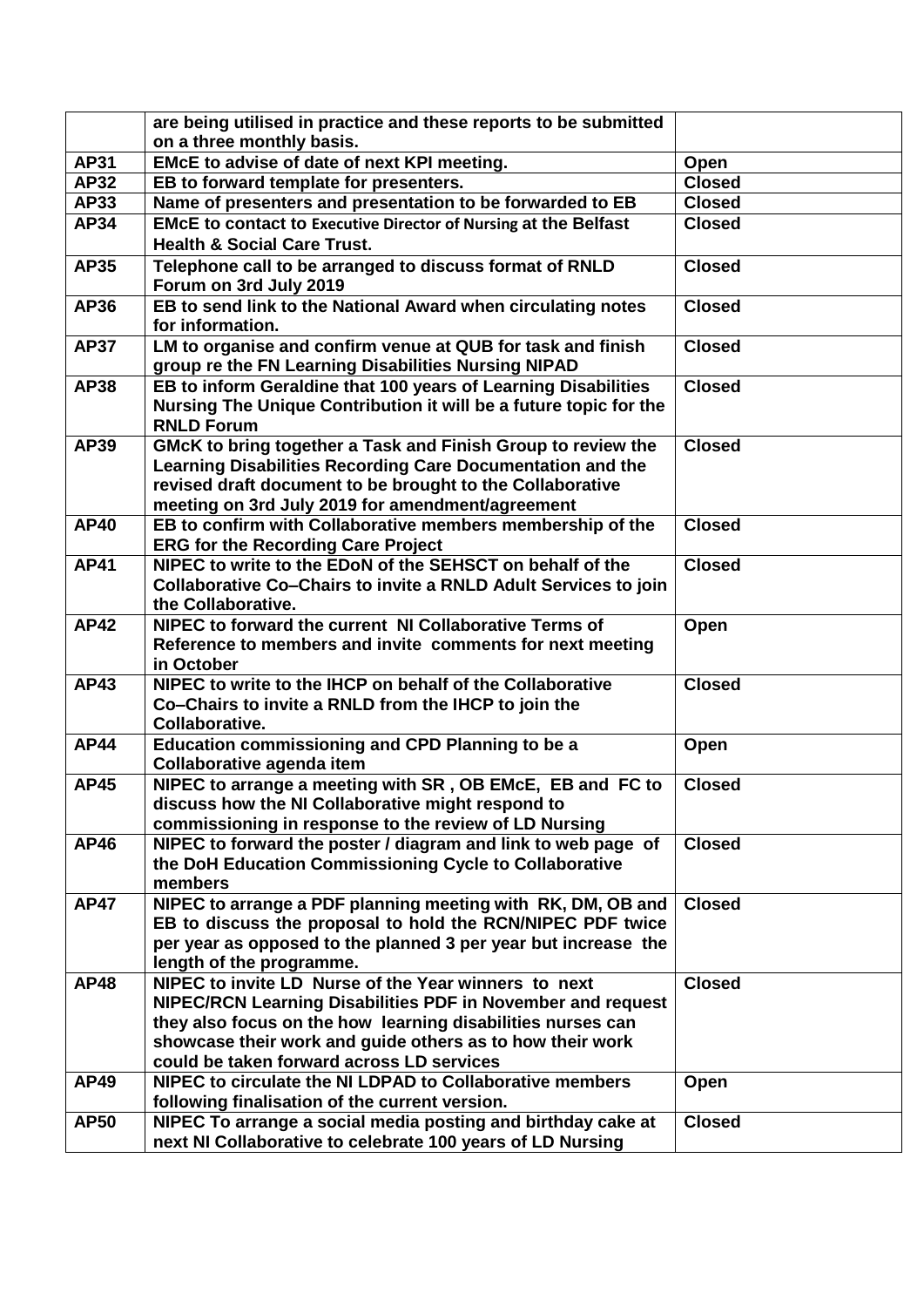| <b>AP51</b> | Barbra Tate to share the SEHSCT's recognition of the<br>milestone of 100 years of LD Nursing at next Collaborative | <b>Close</b>  |
|-------------|--------------------------------------------------------------------------------------------------------------------|---------------|
|             | meeting.                                                                                                           |               |
| <b>AP52</b> | NIPEC to circulate information on the consultation on the                                                          | <b>Closed</b> |
|             | <b>Trauma Network to Collaborative members.</b>                                                                    |               |
| <b>AP53</b> | NIPEC to forward the flyer from the RCN regarding the event                                                        | <b>Closed</b> |
|             | on the Review Of Learning Disability Service Model on the 9th                                                      |               |
|             | <b>August</b>                                                                                                      |               |
| <b>AP54</b> | NIPEC to confirm with the HSC Board the details of the                                                             | <b>Closed</b> |
|             | regional event to the held in September regarding the Review                                                       |               |
|             | of the Learning Disability Service Model                                                                           |               |
| <b>AP55</b> | NIPEC to request an update on the review on the evaluation of                                                      | <b>Closed</b> |
|             | the LD Passport and access to health care project.                                                                 |               |
| <b>AP56</b> | NIPEC to request information from SR regarding the use of the                                                      | <b>Closed</b> |
|             | ECHO System and how many people have used it.                                                                      |               |
| <b>AP57</b> | NIPEC to request the Terms of Reference for the Review of The                                                      | Open          |
|             | Learning Disability Service Model and for this to be circulated.                                                   |               |
| <b>AP58</b> | EB to feedback to the LD Recording Care Task and Finish                                                            | <b>Closed</b> |
|             | group the Collaborative's agreement to review the revised LD                                                       |               |
|             | <b>Documentation</b>                                                                                               |               |
| <b>AP59</b> | NIPEC to seek nominations from Collaborative members to                                                            | Open          |
|             | upload new Podcasts for the NIPEC Learning Disabilities                                                            |               |
|             | microsite                                                                                                          |               |
| <b>AP60</b> | NIPEC to seek update from BHSCT on the utilisation of the                                                          | <b>Closed</b> |
|             | <b>Health Equality Framework</b>                                                                                   |               |
| <b>AP61</b> | Co-chairs to provide update on current membership.                                                                 | <b>Closed</b> |
| <b>AP62</b> | <b>GMcK to forward the Learning Disabilities Recording Care</b>                                                    | <b>Closed</b> |
|             | <b>Project Document to NI Collaborative members</b>                                                                |               |
| AP63        | <b>EMcE to provide feedback on the Learning Disabilities</b>                                                       | Open          |
|             | Recording Care Project to the next EDoN meeting.                                                                   |               |
| <b>AP64</b> | OB to contact Leslie-Anne Newton re service user contribution                                                      | Open          |
|             | to the NI Collaborative                                                                                            |               |
| <b>AP65</b> | NIPEC to arrange meeting with CNO Office re the follow up on                                                       | <b>Closed</b> |
|             | the NI Action Plan                                                                                                 |               |
| <b>AP66</b> | EB to forward draft chairs agenda to LC and GF, Western                                                            | <b>Closed</b> |
|             | H&SC Trust for the PD Forum in November 2019                                                                       |               |
| <b>AP67</b> | Donna Morgan (DM), RK, OB and EB to meet to plan January                                                           | Open          |
|             | 2020 PDF session.                                                                                                  |               |
| <b>AP68</b> | Regional Departmental Assurance Group Muckamore Abbey                                                              | <b>Closed</b> |
|             | Hospital DoH to become a standing item on the NI                                                                   |               |
|             | <b>Collaborative agenda</b>                                                                                        |               |
| <b>AP69</b> | DM to organise a task and finish group with RNLD leads to take                                                     | Open          |
|             | forward plans to influence and coordinate the regional                                                             |               |
|             | commissioning of post registration programmes for RNLD's,                                                          |               |
|             | (to cc NIPEC into correspondence)                                                                                  |               |
| <b>AP70</b> | Education Commissioning task and finish group to provide                                                           | Open          |
|             | feedback to the NI Collaborative                                                                                   |               |
| <b>AP71</b> | <b>EMCE to link with Siobhan McDonald and CNO Business Lead</b>                                                    | Open          |
|             | to discuss post registration commissioning of programmes for                                                       |               |
|             | RNLD's.                                                                                                            |               |
| <b>AP72</b> | Post registration education commissioning to become a                                                              | <b>Closed</b> |
|             | standing item on the NI Collaborative agenda                                                                       |               |